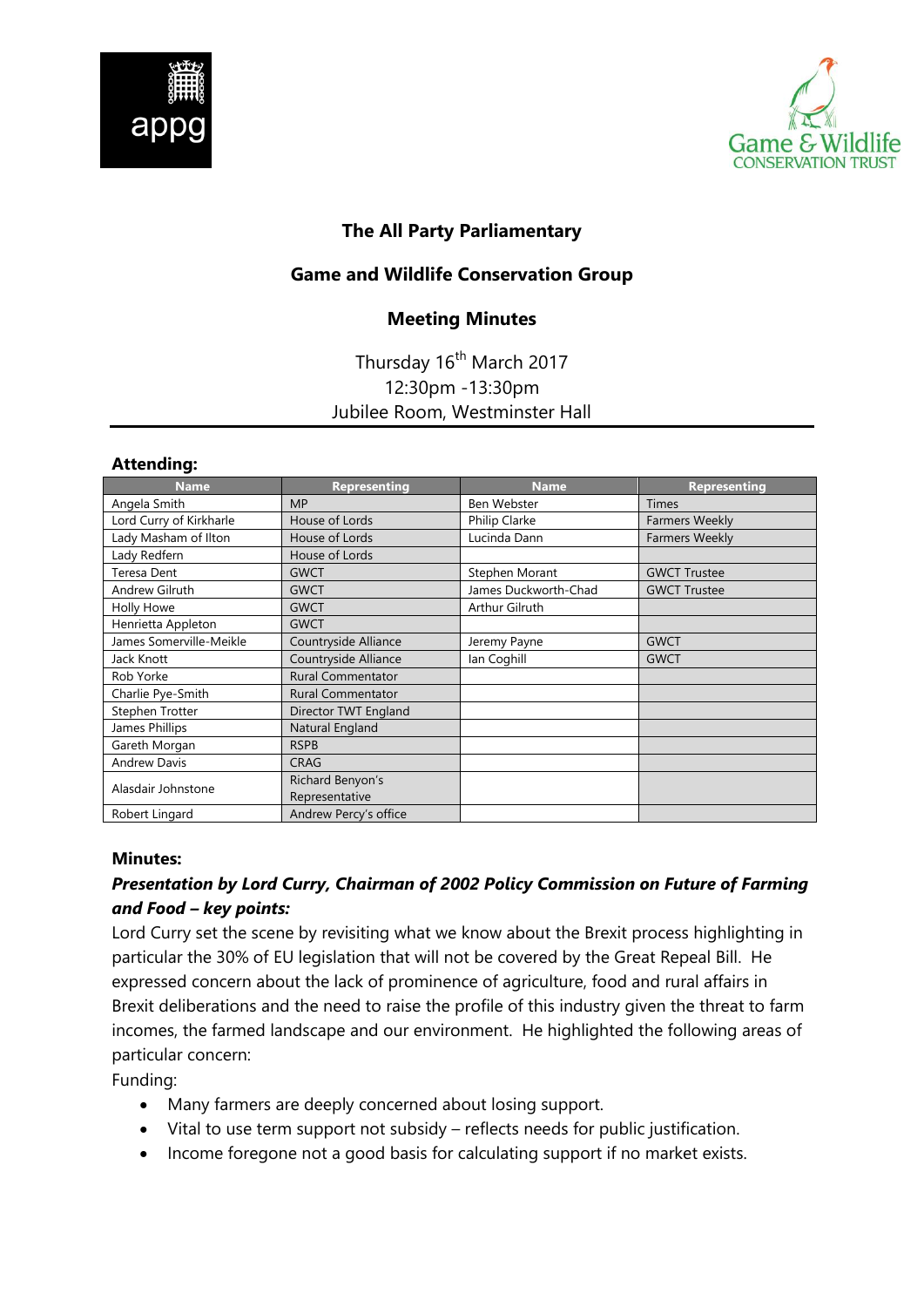- Basic Payment Scheme (BPS) unlikely to continue but challenge is to ensure similar level of support and to find ways of ensuring what farmers do is recognised through support, particularly for vulnerable areas.
- Cross-compliance is not just about conforming to existing regulations. GAEC and SMRs not embedded in legislation and so not clear how we retain these vital elements once BPS goes.
- Need to ensure LEPs retain rural focus.

Regulation

- Need to do more to reduce frequency and complexity of inspections.
- Scope to reduce regulation influenced by need to retain animal welfare, food standards, health & safety, biodiversity and consumer confidence.
- EU membership improved our standards need to keep progress made.
- Oversight needs to be repatriated to ensure compliance and discipline. Parliament will need to expand the remit of existing regulators.

Migration

- Important factor in Brexit.
- Need for new SAW Scheme.

Trade

- Massive challenge to sort trade arrangements in 2 years transitional arrangement will be required.
- Import tariffs going to be a huge issue. Very relevant to livestock farmers and sheep farmers in particular.
- Free trade or WTO terms getting our trade deals right is more important than debate on support. But will have to talk about support before we know trade terms.

Policy

- Need a combined agriculture and environment plan not two separate plans as this just exacerbates the conflict between farming and environmental groups.
- Need to engage with contributors rather than impose policy to ensure ownership.
- Designing own policy gives opportunity to look broader than just farming, food and environment and to consider, for example, relationship with trade, developing countries and health policy.

# *Presentation by Teresa Dent, Chief Executive of The Game & Wildlife Conservation Trust – key points:*

Teresa Dent commenced by outlining the Trust's experiences of combining food production and environment enhancement. She then raised the following about designing any future agri-environment policy:

- Need to be realistic about farm profitability Basic Payment Scheme important contributor.
- Cross compliance measures (GAECs and SMRs) deliver public goods how are these to be delivered in future?